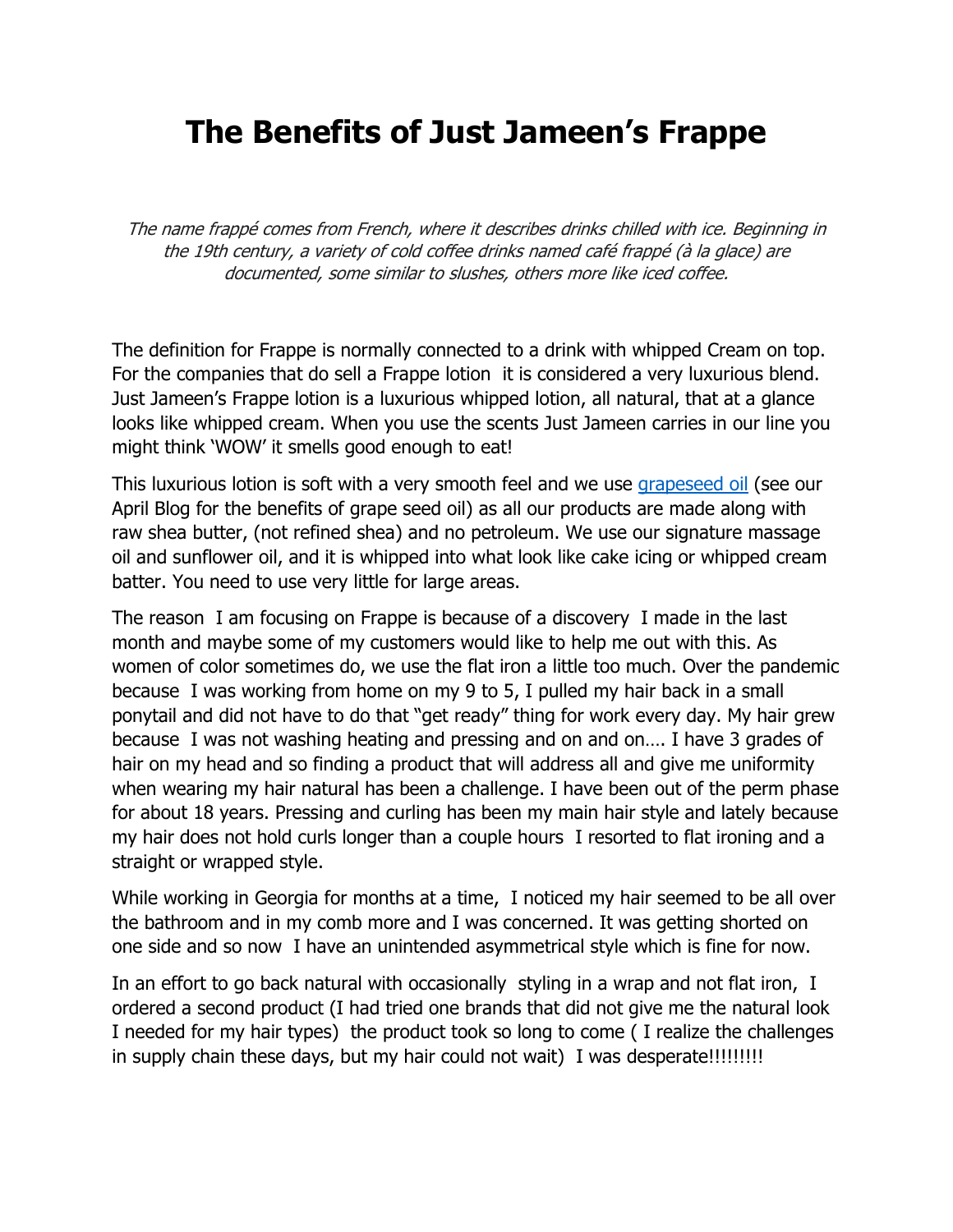I remember about 5 years ago two different Just Jameen customers stated they used the Frappe in their hair. I did not think much of it at the time because I am also told there are customers that use my luxury mist in the hair as well (It has no alcohol- I digress) So I said let me try this Frappe idea in my hair and here is what I did:

- **1. I washed and conditioned my hair with my shampoo and condition that I usually use**
- **2. Slightly dried my hair so it was damp**
- **3. I took my Frappe and put it in my hair with my fingers making sure it got into all my hair parts.**
- **4. While wet I took sections and did a two-strand twist**
- **5. After twisting I took twist (rubber) rollers (I did not use sponge or cloth, while softer they pull moisture out of the hair)**
- **6. I put a bonnet on and went to bed**
- **7. In the morning I took the roller off (my hair is not supper thick, and it is soft so overnight it was dry)**
- **8. I took my fingers and took the twists apart and used a pick or my fingers to style**
- **9. It was amazing**

## **The test Results are:**

- The Frappe did not leave my hair oily nor was it hard like gels have done which have alcohol in them
- The curls lasted almost 4 days (of course I had a bonnet (silk) on my head at night
- Once the curls went past the beach wave look, I simply put Frappe in my hair using it as a setting lotion and repeated #4 to #8 just not on wet hair. You do not need as much as when you first applied it and some hair types may not need any additional Frappe.
- Since I am now use to the process and know my best practices, I am in the process of making a video and posting photos on the website. Look for them in late May and June.
- Remember I stated I have 3 distinct grades of hair on my head and the Frappe neutralized that issue. My main concern was my back which really get frizzy and dry. **Abracadabra!!!** I have a remedy that works for me, so it does not look like I am wearing two wigs!!!! Lol